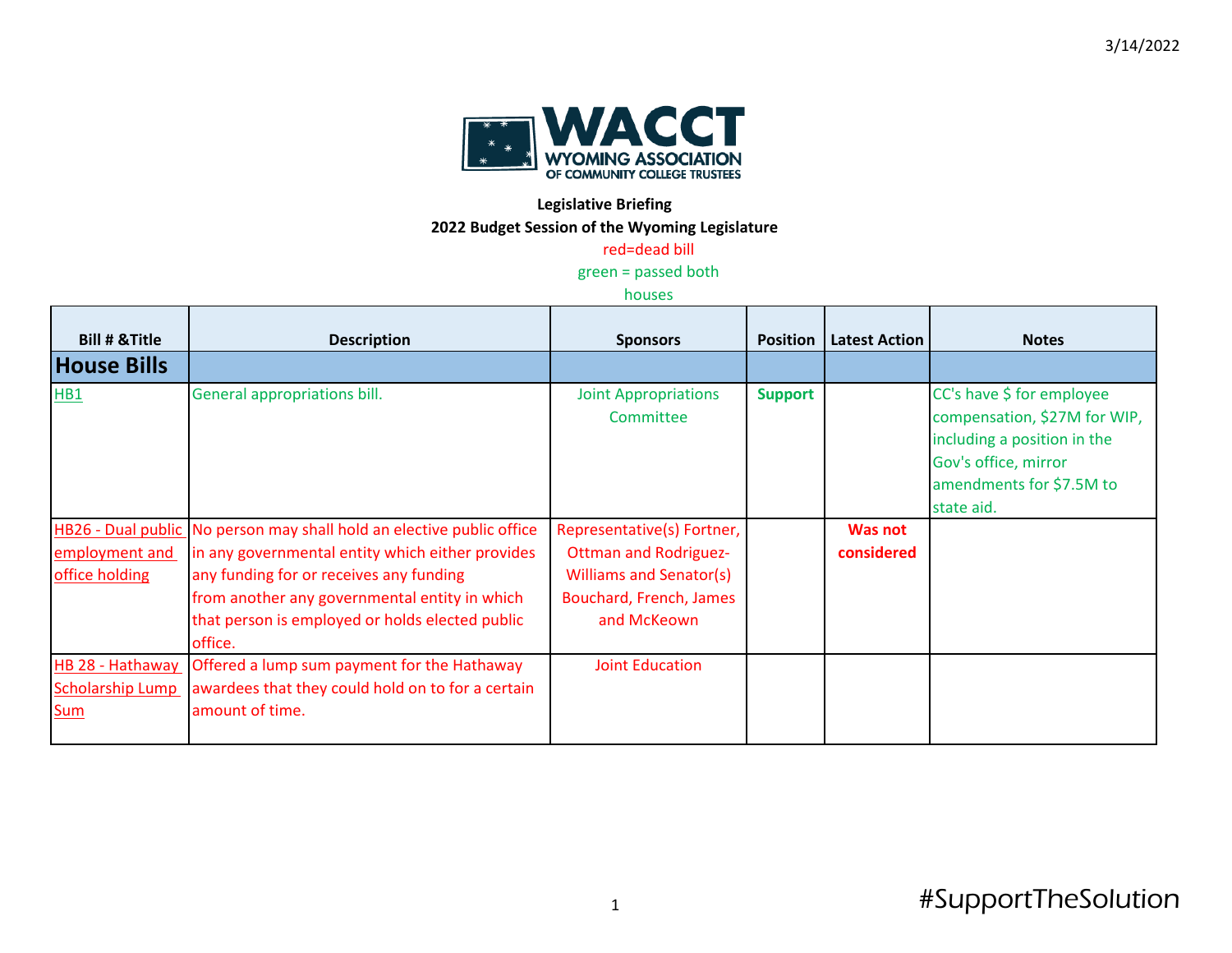| HB29 - Hathaway   | Creates pool A investment acct to invest monies             | <b>Joint Education</b>       | <b>Support</b> | <b>Died on 3rd</b>  |                                   |
|-------------------|-------------------------------------------------------------|------------------------------|----------------|---------------------|-----------------------------------|
| Scholarship       | from the Hathaway scholarship expenditure acct              |                              |                | reading in the      |                                   |
| <b>Amendments</b> | in equities; modifies "satisfactory academic                |                              |                | <b>Senate</b>       |                                   |
|                   | progress" to mean 50% of semester hours                     |                              |                |                     |                                   |
|                   | attempted per semester; & redefines Hathaway                |                              |                |                     |                                   |
|                   | opportunity, performance and honor scholarship              |                              |                |                     |                                   |
|                   | amounts, as well as amounts for unmet financial             |                              |                |                     |                                   |
|                   | need. Effective July, 2022.                                 |                              |                |                     |                                   |
|                   | HB 31 - Wyoming's Creates an endowment whereas the interest | <b>Joint Education</b>       | <b>Support</b> | <b>Governor</b>     | This bill is supported by a broad |
| <b>Tomorrow</b>   | would be used to support grants for adult learners          |                              |                | <b>Signed on</b>    | list of industry associations.    |
| Scholarship       | in Wyoming.                                                 |                              |                | March 11            | See WACCT support materials       |
| Program           |                                                             |                              |                |                     | on website. Funded at \$10M       |
|                   |                                                             |                              |                |                     |                                   |
| HB 32 - Vaccine   | Requires gov. entity or public employee (including          | <b>Joint Labor Committee</b> | Watch          | <b>Failed in</b>    |                                   |
| Requirements,     | CCs) to provide reasonable accommodation to                 |                              |                | Labor               |                                   |
| Limitations       | publicly funded services regardless of                      |                              |                | <b>Committee 4-</b> |                                   |
|                   | immunization status unless doing so would create            |                              |                | 5                   |                                   |
|                   | undue hardship or threat; violations result in              |                              |                |                     |                                   |
|                   | misdemeanor; and prohibits employers from                   |                              |                |                     |                                   |
|                   | requiring employees to be immunized unless                  |                              |                |                     |                                   |
|                   | based on fed. law or rule or can demonstrate                |                              |                |                     |                                   |
|                   | undue hardship or threat. Effective immediately.            |                              |                |                     |                                   |
| HB 50 - BOCES as  | authorizing a board of 2 cooperative educational            | Representative(s)            |                | <b>Failed</b>       |                                   |
| local education   | services to act as a local 3 education agency for           | Sommers and Senator(s)       |                |                     |                                   |
| agencies          | the purpose of applying for and 4 receiving state           | <b>Schuler</b>               |                |                     |                                   |
|                   | and federal grants                                          |                              |                |                     |                                   |
|                   |                                                             |                              |                |                     |                                   |
|                   |                                                             |                              |                |                     |                                   |
|                   |                                                             |                              |                |                     |                                   |
|                   |                                                             |                              |                |                     |                                   |
|                   |                                                             |                              |                |                     |                                   |
|                   |                                                             |                              |                |                     |                                   |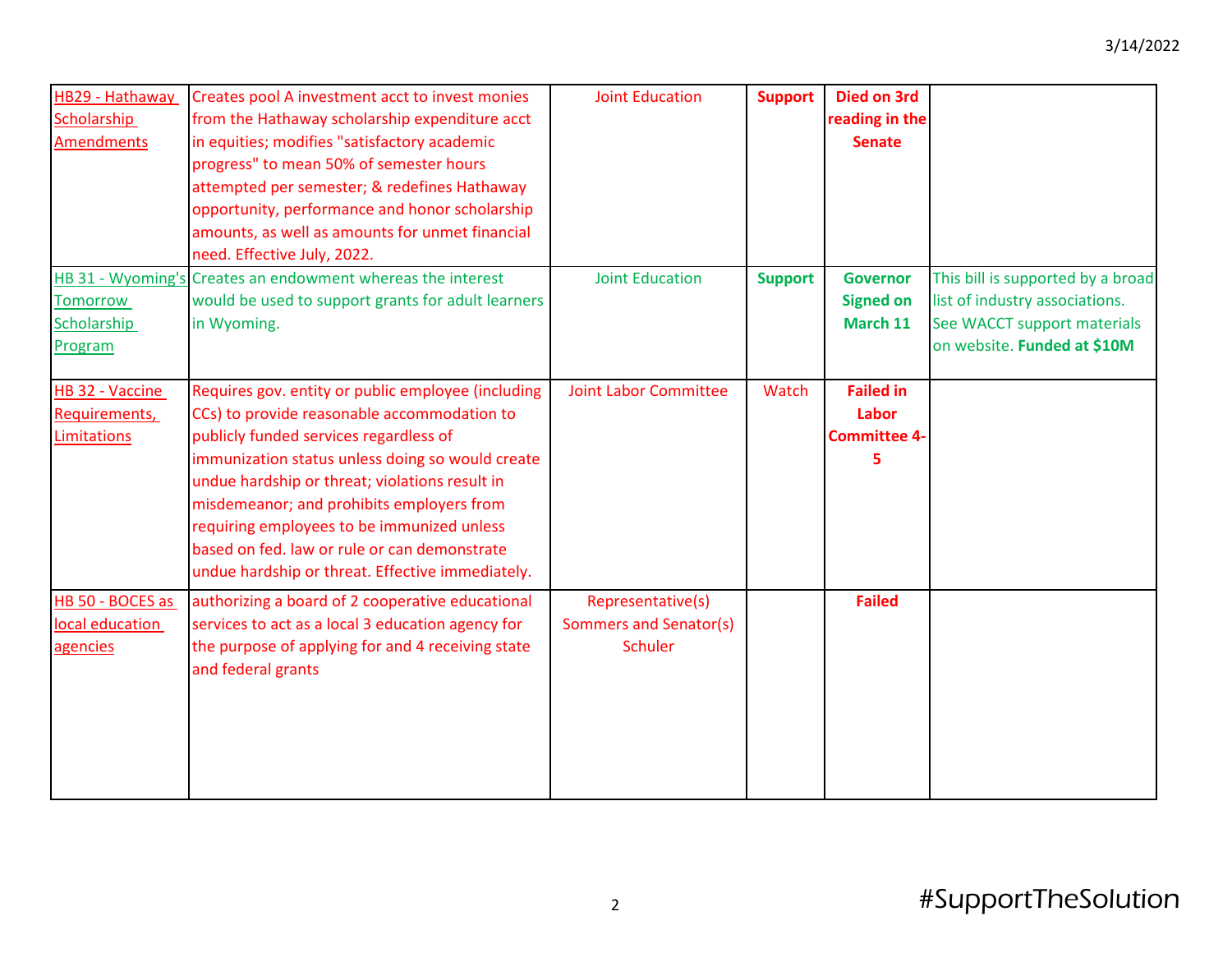| HB 67 - Connect<br>funding and                                | appropriating federal funds for the Connect<br>Wyoming program-Wyoming program for broadband development in<br>Wyoming<br>HB 68 - Broadband appropriating federal funds for broadband access                                                                                   | <b>Blockchain</b><br><b>Blockchain</b>                                                                                                                                                            | <b>House did not</b><br>consider      | House did not \$2M to the Wyoming                                   |
|---------------------------------------------------------------|--------------------------------------------------------------------------------------------------------------------------------------------------------------------------------------------------------------------------------------------------------------------------------|---------------------------------------------------------------------------------------------------------------------------------------------------------------------------------------------------|---------------------------------------|---------------------------------------------------------------------|
| and telehealth<br>access projects                             | projects and telehealth access projects                                                                                                                                                                                                                                        |                                                                                                                                                                                                   | consider                              | Department of Health and \$7M<br>to the Wyoming Business<br>Council |
| development-<br>amendments and<br>programs                    | HB 69 - Broadband authorizing the use of broadband development<br>subaccount funds as matching grant funds                                                                                                                                                                     | <b>Blockchain</b>                                                                                                                                                                                 |                                       |                                                                     |
| <b>HB 75 - Bond</b><br>elections                              | requiring that bond elections only be held during<br>general elections                                                                                                                                                                                                         | Representative(s) Styvar,<br>Bear, Greear, Jennings,                                                                                                                                              | <b>Was not</b><br>considered          |                                                                     |
| <b>HB 78 - Bid</b><br>for public works                        | amending requirements for letting contracts for<br>rejection or denial public works; requiring a written response for<br>procurement decisions as specified                                                                                                                    | <b>Joint Appropriations</b><br>Committee                                                                                                                                                          | <b>Failed in</b><br><b>Senate COW</b> |                                                                     |
| HB 92 - Abortion<br>prohibition-<br>supreme court<br>decision | No state funds to pay for abortions.                                                                                                                                                                                                                                           | Representative(s)<br>Rodriguez-Williams, Bear,<br>Flitner, Gray, Haroldson,<br>Jennings, Neiman and<br><b>Styvar and Senator(s)</b><br>Biteman, Boner, French,<br>Hicks, Hutchings and<br>Salazar | <b>Passed</b>                         |                                                                     |
| HB 95 - State<br>retirement plans-<br>ad hoc payment          | providing for a single, additional, noncumulative<br>benefit payment under the Wyoming Retirement<br>Act, the Wyoming State Highway Patrol, Game and<br>Fish Warden and Criminal Investigator Retirement<br>Act and the Firemen's Pension Account Reform<br><b>Act of 1981</b> | Representative(s)<br>Harshman, Henderson,<br>Olsen, Schwartz and<br>Sweeney                                                                                                                       | <b>Was not</b><br>considered          |                                                                     |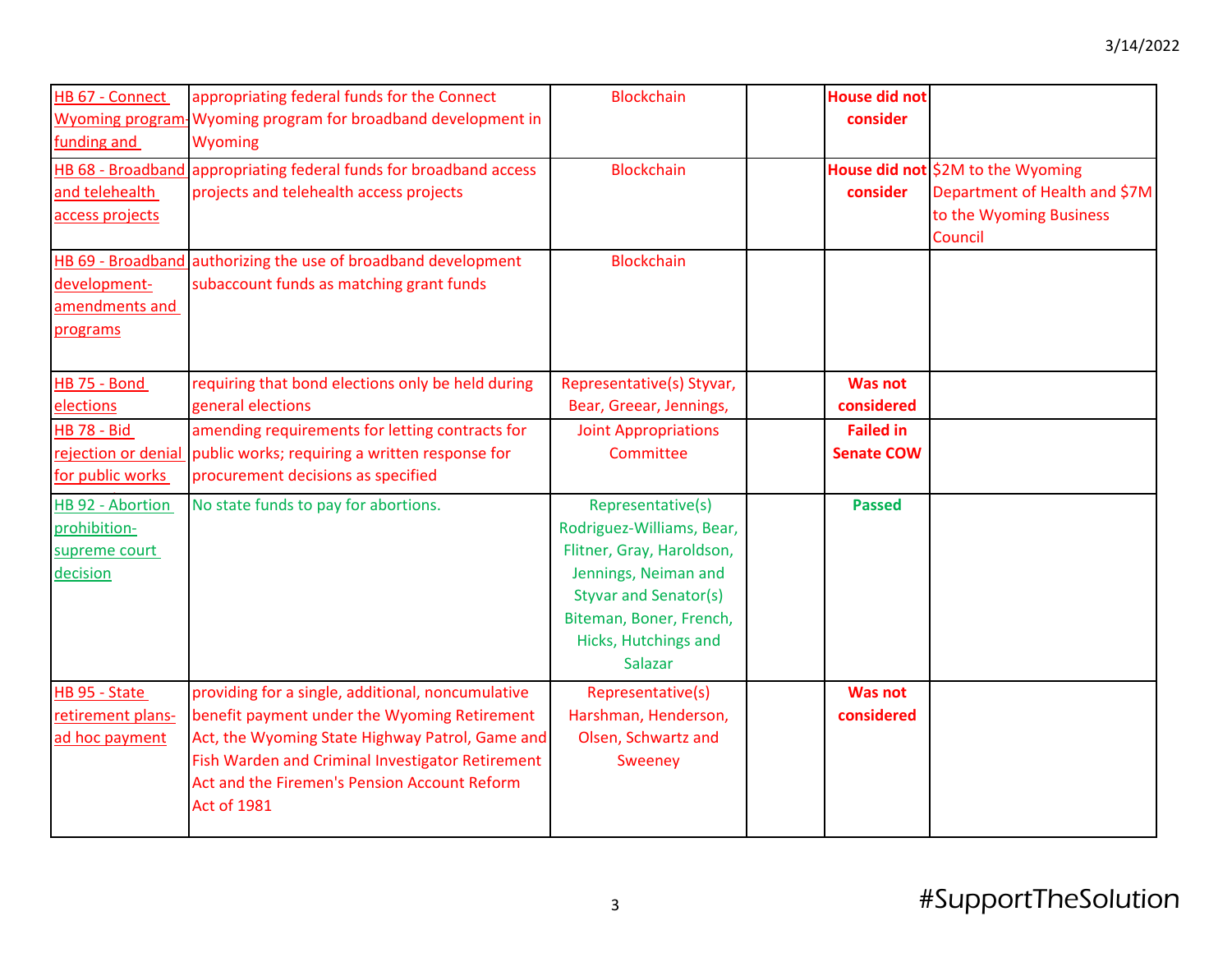| HB 118 -<br><b>Prohibiting mask</b><br>discrimination for<br>COVID-19 | prohibiting discrimination based on the use or non-Representative(s) Hallinan,<br>use of facial coverings for the purpose of<br>preventing COVID-19 as specified | Baker, Fortner, Gray,<br><b>Haroldson and Jennings</b><br>and Senator(s) Biteman                                                                               | <b>Was not</b><br>considered         |  |
|-----------------------------------------------------------------------|------------------------------------------------------------------------------------------------------------------------------------------------------------------|----------------------------------------------------------------------------------------------------------------------------------------------------------------|--------------------------------------|--|
| <b>HB 121 - Ban on</b><br><b>COVID 19</b><br>passports                | prohibiting discrimination based on COVID-19<br>vaccination status                                                                                               | Representative(s) Gray,<br>Bear, Haroldson, Heiner,<br>Jennings and Styvar and<br>Senator(s) French,<br>Hutchings, McKeown and<br>Salazar                      | <b>Was not</b><br>considered         |  |
| HB 122 -<br>Proportional<br>vacancy<br>nominations.                   | providing for proportional voting by state central<br>committee members when nominating persons to<br>fill the remaining term in specified elected offices       | Representative(s) Barlow,<br>Brown, Eyre, Harshman,<br>Larsen and MacGuire and<br>Senator(s) Landen, Pappas<br>and Wasserburger                                | <b>Was not</b><br>considered         |  |
| HB 133 - 2nd<br>Amendment<br><b>Preservation Act</b>                  | prohibiting the enforcement of unconstitutional<br>federal actions that infringe upon law abiding<br>citizens' right to bear arms                                | Representative(s) Wharff,<br>Baker, Burt, Fortner,<br>Hallinan, Heiner and<br>Laursen and Senator(s)<br>Bouchard, French, James,<br><b>McKeown and Salazar</b> | <b>Failed</b><br><b>Introduction</b> |  |
| HB 129 -<br>Cosmetology<br>examination<br>amendments                  | removing a requirement that examinations for<br>cosmetology and related licensure be conducted<br>by the state board of cosmetology                              | Representative(s)<br><b>Zwonitzer and Senator(s)</b><br>Pappas                                                                                                 | <b>Was not</b><br>considered         |  |
| HB 130 -<br><b>Attracting and</b><br>keeping<br><b>Wyoming's best</b> | providing for ongoing salary adjustments for<br>public employees                                                                                                 | Representative(s)<br>Henderson, Olsen and Yin                                                                                                                  | <b>Was not</b><br>considered         |  |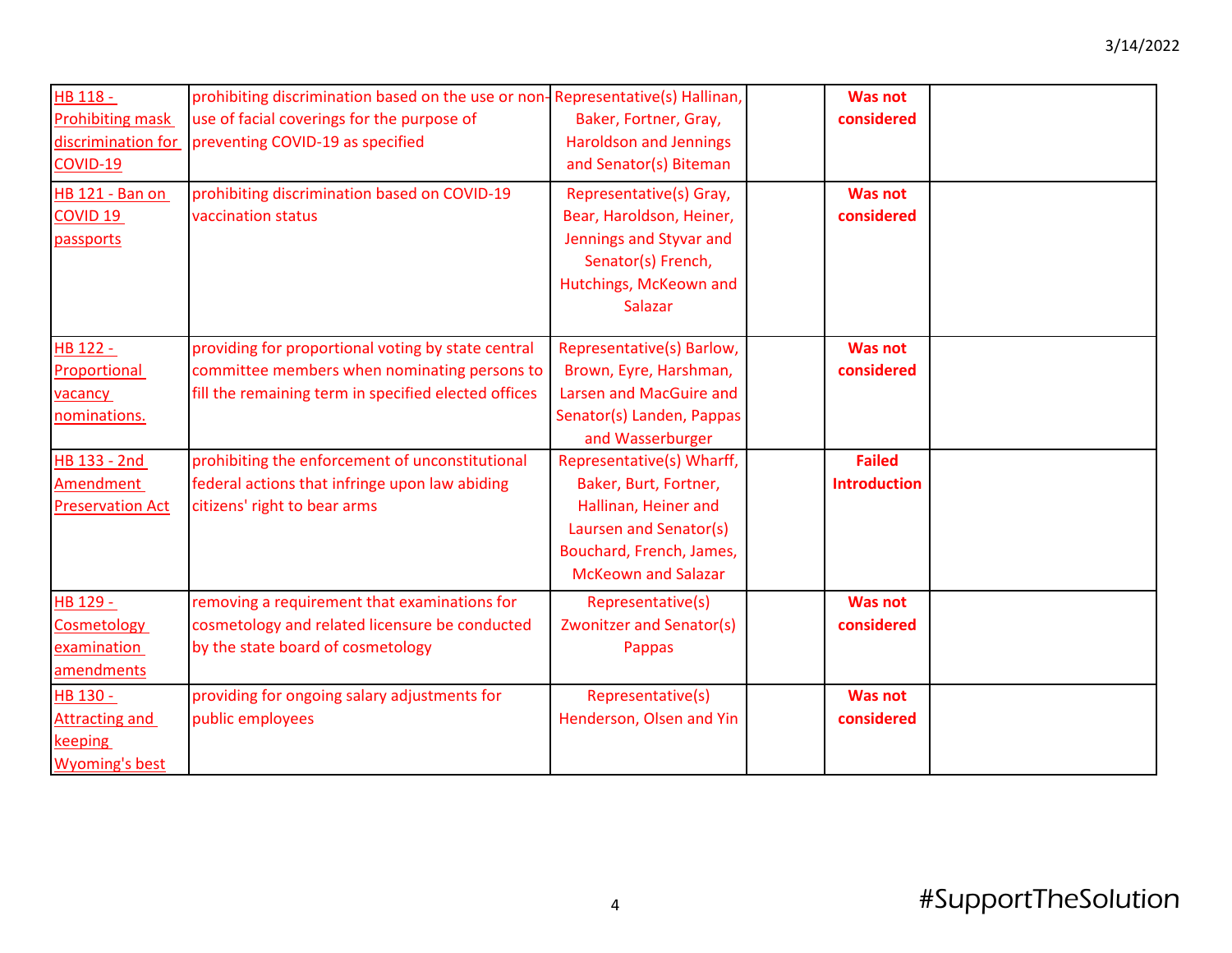| <b>Hope Scholarship</b><br>Program                                              | HB 138 - Wyoming creating the Hope scholarship program; providing<br>eligibility requirements;                                                                              | Representative(s) Laursen,<br>Andrew, Bear, Blackburn,<br>Fortner, Hallinan,<br>Haroldson, Heiner,<br>Jennings, Neiman and<br><b>Ottman and Senator(s)</b><br>Biteman, Boner, French,<br>Kinskey, Kolb and<br><b>McKeown</b> |                | <b>Was not</b><br>considered   |  |
|---------------------------------------------------------------------------------|-----------------------------------------------------------------------------------------------------------------------------------------------------------------------------|------------------------------------------------------------------------------------------------------------------------------------------------------------------------------------------------------------------------------|----------------|--------------------------------|--|
| in elected office.                                                              | HB 142 - Vacancies amending procedures for filling vacancies in<br>specified federal and state offices                                                                      | Representative(s)<br><b>Harshman and Schwartz</b><br>and Senator(s) Driskill                                                                                                                                                 |                | <b>Failed</b>                  |  |
| medical cannabis                                                                | HB 143 - Wyoming Created the needed pathway for medical<br>marijuana                                                                                                        | Representative(s) Burt,<br>Baker, Banks, Barlow,<br>Henderson, LeBeau, Olsen,<br>Provenza, Sweeney and<br><b>Wharff and Senator(s) Case</b>                                                                                  |                | <b>Failed</b>                  |  |
| HB 146 - General<br>government<br>reports                                       | Requires metrics to be assigned and then<br>evaluated for public projects like the WIP.                                                                                     | <b>House Appropriations</b><br>Committee                                                                                                                                                                                     |                | <b>Passed</b>                  |  |
| <b>HB 147 - Cash</b><br>based budget<br>development                             | provides that recommended appropriations in the<br>state budget shall be limited to specified prior<br>revenues and adjusts other revenue streams and<br>requires reporting | Representative(s) Barlow,<br>Gray, Harshman and Olsen<br>and Senator(s) Case,<br><b>Driskill and Hicks</b>                                                                                                                   |                | <b>Died</b>                    |  |
| <b>Senate Bills</b>                                                             |                                                                                                                                                                             |                                                                                                                                                                                                                              |                |                                |  |
| SF 30 - Wyoming<br><b>Community</b><br><b>College</b><br><b>Investment Fund</b> | Creates an endowment account where the<br>interest earned would flow to the WCCC for<br>distribution to the state aid for community<br>colleges.                            | <b>Joint Education Committee</b>                                                                                                                                                                                             | <b>Support</b> | <b>Died on</b><br>introduction |  |

## <sup>5</sup> #SupportTheSolution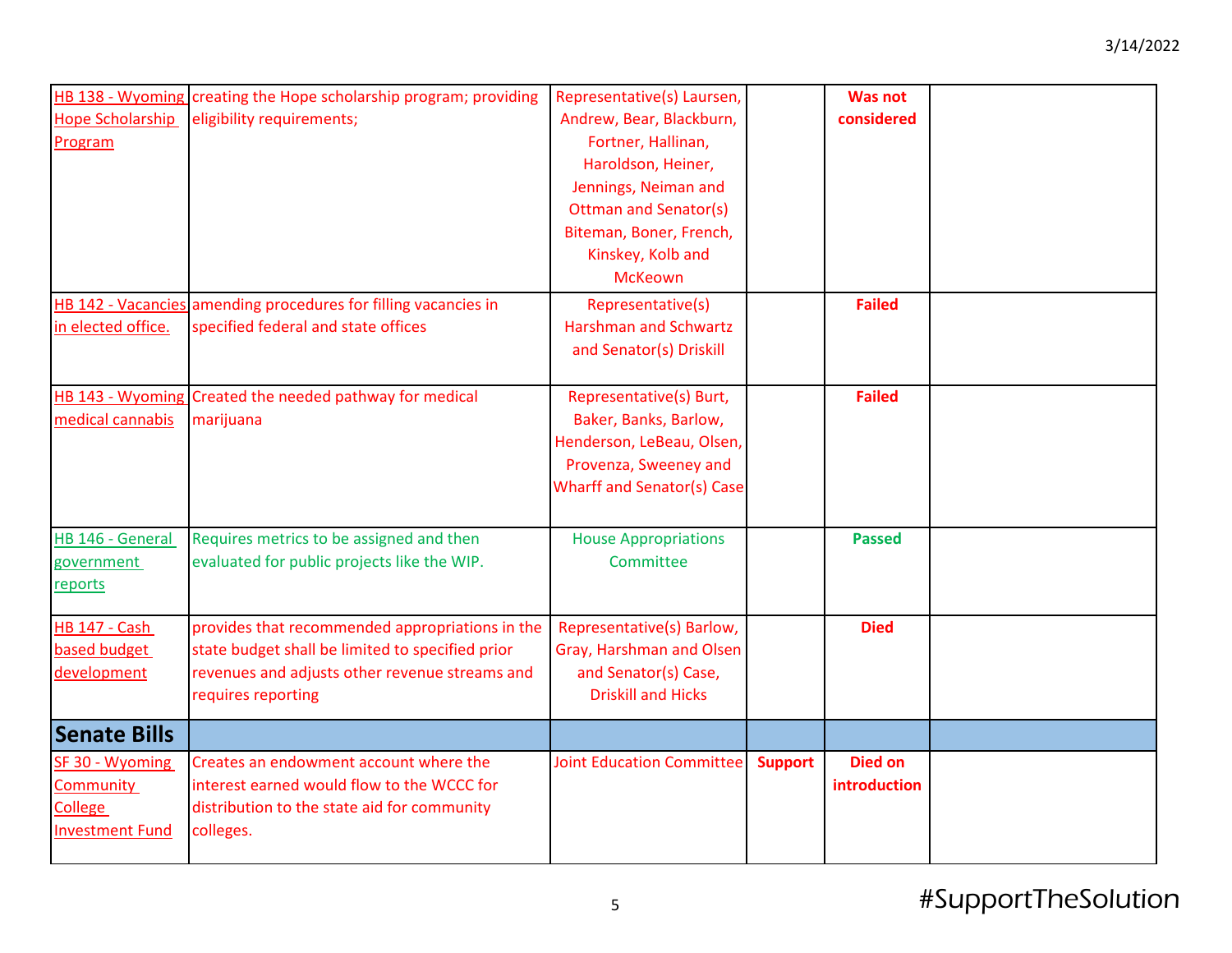| <b>College District</b><br><b>Elections</b>                                        | SF 43 - Community Amends the date of the first regular election of a<br>community college board to the date of the<br>second succeeding general election following<br>election establishing new community college<br>district and initial board; initial 4 bd members with<br>highest votes will serve 4 yrs and next 3 will serve<br>2 yrs.; all terms after that will be for 4 yrs.                                                                                                                                       | Senator(s) Wasserburger<br>and Driskill and<br><b>Representative(s) Barlow</b><br>and Harshman                                                        | <b>Support</b> | <b>Signed by the</b><br><b>Governor</b><br>March 11 |                                                                |
|------------------------------------------------------------------------------------|-----------------------------------------------------------------------------------------------------------------------------------------------------------------------------------------------------------------------------------------------------------------------------------------------------------------------------------------------------------------------------------------------------------------------------------------------------------------------------------------------------------------------------|-------------------------------------------------------------------------------------------------------------------------------------------------------|----------------|-----------------------------------------------------|----------------------------------------------------------------|
| SF 44 - Severance<br><b>Tax Distribution -</b><br>Roads and<br><b>Education</b>    | For FY 2023 and thereafter, this bill would divert<br>the additional one percent severance tax from the<br>PWMTF and CSPLF, and deposit seventy percent<br>to the Highway Fund and thirty percent to a<br>separate account that is continuously<br>appropriated for and may be expended by the<br><b>Community College Commission in accordance</b><br>with and in addition to appropriations available<br>under W.S. 21-18-205(c). It would amount to<br>approximately \$26M-\$24M annually for the<br>community colleges. | <b>Joint Transportation</b><br>Committee                                                                                                              | <b>Support</b> | <b>Died on</b><br>introduction                      |                                                                |
| SF 49 - Repeal of<br>specified state<br>boards and<br>commissions                  | repealing the palliative care advisory council, the<br>governor's food safety council, the division<br>advisory committees on underground water, the<br>health benefits plan committee, the state<br>employee compensation commission and the<br>Wyoming public television council                                                                                                                                                                                                                                          | <b>Management Audit</b><br>Committee                                                                                                                  |                | <b>Passed</b>                                       |                                                                |
| SF 50 -<br>Government<br>waste, fraud,<br>abuse and<br>whistleblower<br>protection | Establishes a reporting system for governmental<br>waste, fraud, and abuse. Defines consequences<br>and amends provisions governing employee<br>protections.                                                                                                                                                                                                                                                                                                                                                                | Senator(s) James, Biteman,<br>Bouchard, French,<br>McKeown and Salazar and<br>Representative(s) Fortner,<br>Laursen and Rodriguez-<br><b>Williams</b> |                | <b>Passed the</b><br><b>Senate</b>                  | Was amended in the Senate to<br>take the punitive portion out. |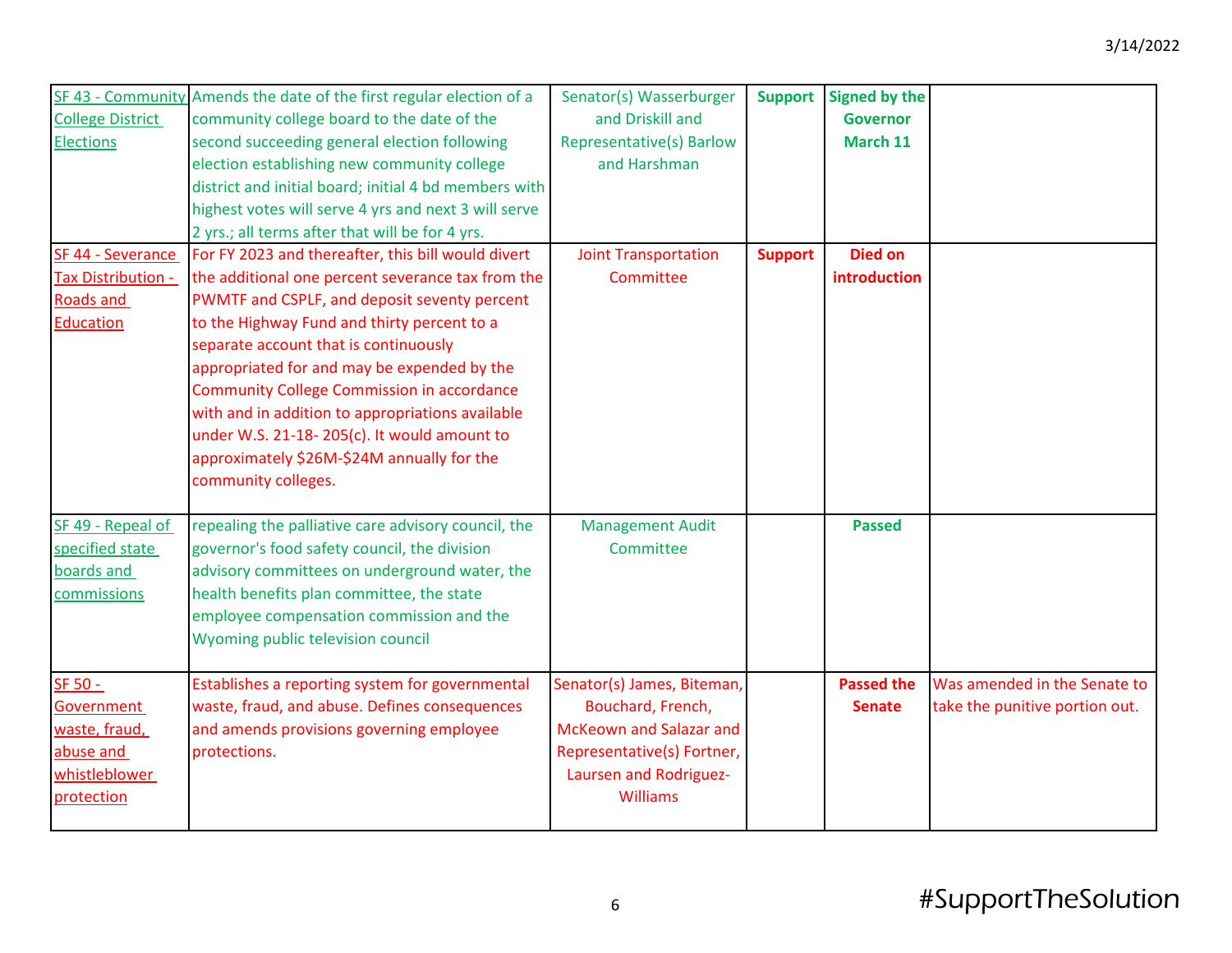| SF 51 - Fairness in<br><b>Women's Sports</b><br><b>Act</b><br>SF 66 - American         | Prohibits biological males from athletic teams and<br>sports designated for females in public schools<br>Appropriates \$6.427 for the Wyoming Investment | Senator(s) Schuler, French,<br>Salazar and Steinmetz and<br>Representative(s) Gray,<br><b>Haroldson and Jennings</b><br><b>Joint Appropriations</b>                 | <b>Support</b> | <b>Passed the</b><br><b>Senate</b><br><b>Passed</b>                |  |
|----------------------------------------------------------------------------------------|----------------------------------------------------------------------------------------------------------------------------------------------------------|---------------------------------------------------------------------------------------------------------------------------------------------------------------------|----------------|--------------------------------------------------------------------|--|
| rescue plan act<br>recovery funds<br>appropriations                                    | in Nursing Program to the WCCC and funding for<br><b>Wyoming Works</b>                                                                                   | Committee                                                                                                                                                           |                |                                                                    |  |
| SF 67 - State<br><b>Funded Capital</b><br>Construction                                 | Community College projects for CWC, NWCCD,<br>WWCC, and NWC                                                                                              | <b>Joint Appropriations</b><br>Committee                                                                                                                            | <b>Support</b> | <b>Passed both</b><br><b>Houses</b>                                |  |
| SF 87 - 2nd<br>Amendment<br>preservation act                                           | prohibiting the enforcement of unconstitutional<br>federal actions that infringe upon law abiding<br>citizens' right to bear arms                        | Senator(s) Bouchard,<br>Biteman, French, James,<br>McKeown and Salazar and<br>Representative(s) Baker,<br>Burt, Fortner, Hallinan,<br>Heiner, Laursen and<br>Wharff |                | <b>Failed</b><br>introduction                                      |  |
| SF88 - COVID and<br>mRNA vaccine<br>status-privacy and<br>discrimination               | prohibiting discrimination based on a person's<br>COVID-19 or messenger RNA vaccination status                                                           | Senator(s) Bouchard,<br>Biteman, French, James,<br>McKeown and Salazar and<br>Representative(s) Baker,<br>Burt, Fortner, Hallinan,<br>Heiner, Laursen and<br>Wharff |                |                                                                    |  |
| SF98 - Federal<br>emergency COVID- office.<br>19 relief funding-<br><b>limitations</b> | Limited expenditure of ARPA funds from the Gov's Joint Appropriations                                                                                    | Committee                                                                                                                                                           |                | <b>Vetoed by</b><br>the Gov and<br>overridden<br>by both<br>houses |  |